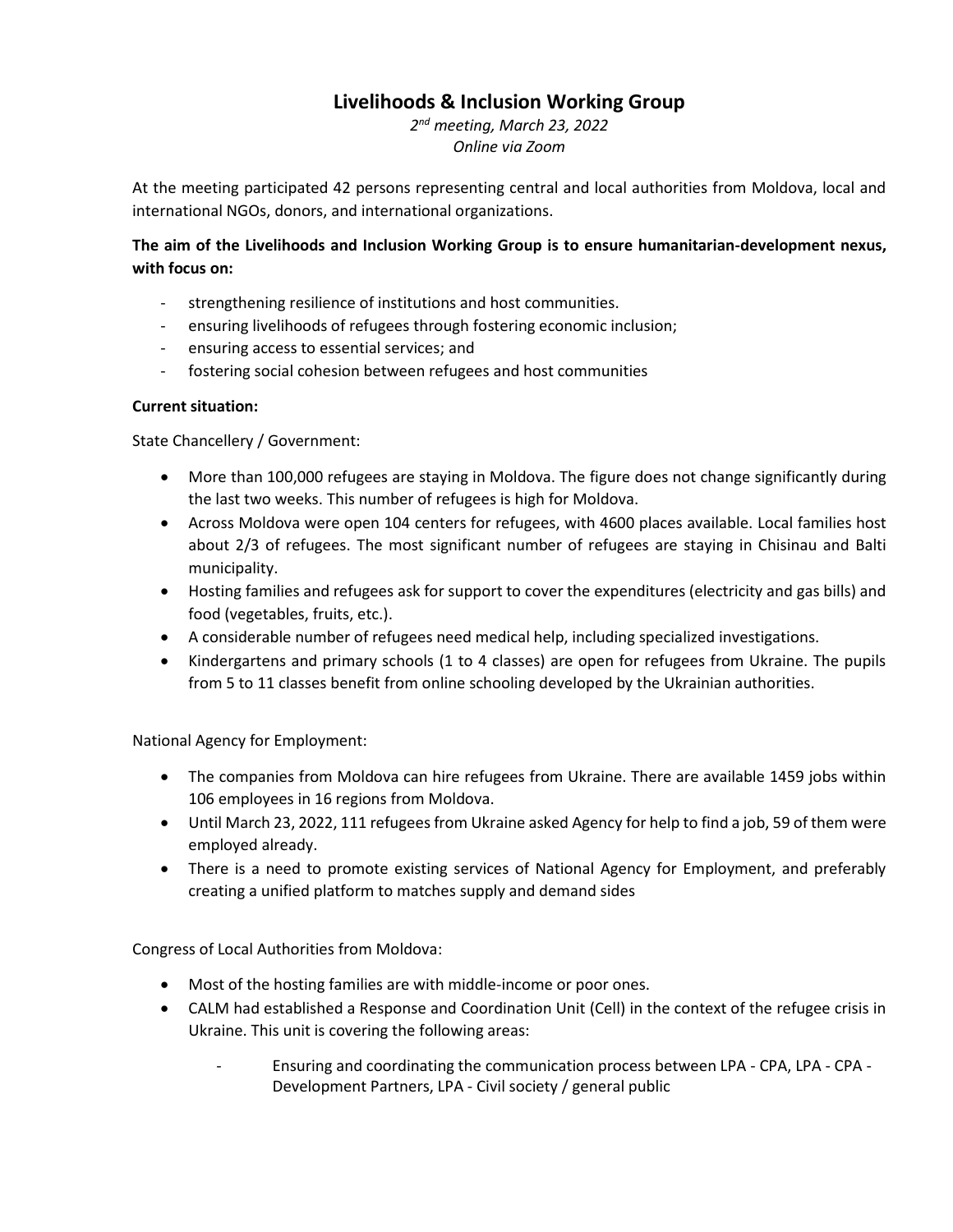- Establishment of a CALL CENTER for LPA in order to determine the local (LPA and individuals) needs and possibilities in both refugee's accommodation and service delivery
- Legal expertise at the level of legal and regulatory framework
- Information and training for LPAs
- Based on needs identified by now, an immediate response is needed to compensate the families that are hosting refugees (especially those on long term) which are covering 2/3 out of total number of refugees.
- Basic needs being food, hygiene products, bed linen, communal services costs (gas, electricity, water, (wood and coil for heating)), etc.
- It is necessary to identify a formula for compensation of all those mentioned costs.
- One of possible solutions to cover the food needs would be the LPAs that have social canteens to cover 1 meal per day per refugee. Here we have to bear in mind that these social canteens are financed from LPA budget which is very limited. Thus, these canteens would need additional funding in order to cover the refugees.

### **Outstanding needs:**

- The Government is working on an economic resilience program to help the population deal with the concurrent crises, including refugee crisis, energy security crisis, socio-economic impacts. The authorities ask for support in consulting the program and its implementation;
- Authorities ask help to create regional warehouses in Moldova for essential food storage that can be shared further with refugees and hosting families;
- The Government is looking for opportunities to support the social canteens opened in villages and small cities to provide a free meal to refugees and even locals with low incomes.
- National Agency for Employment is looking for support for the socio-economic integration of refugees through promoting employment opportunities (leaflets and promotional materials, as well as a mobile app with interactive data on the employment opportunities).
- Local authorities ask for extrabudgetary institutional support and help for host families with low income.

#### **Challenges:**

- Central authorities do not have exact data of the refugees' location within Moldova. Now, the State Chancellery offices are working on collecting the data. This information will be used for better planning and allocation of resources.
- National Agency for Employment proposed to organize courses of professional development for refugees.
- The employers do not have sufficient information about the employment duration. So, most of them are signed working contracts for one or a maximum of two months.
- There is no centralized monitoring of the help offered to refugees. To avoid overlap and gaps, it should be a common understanding of the efforts.